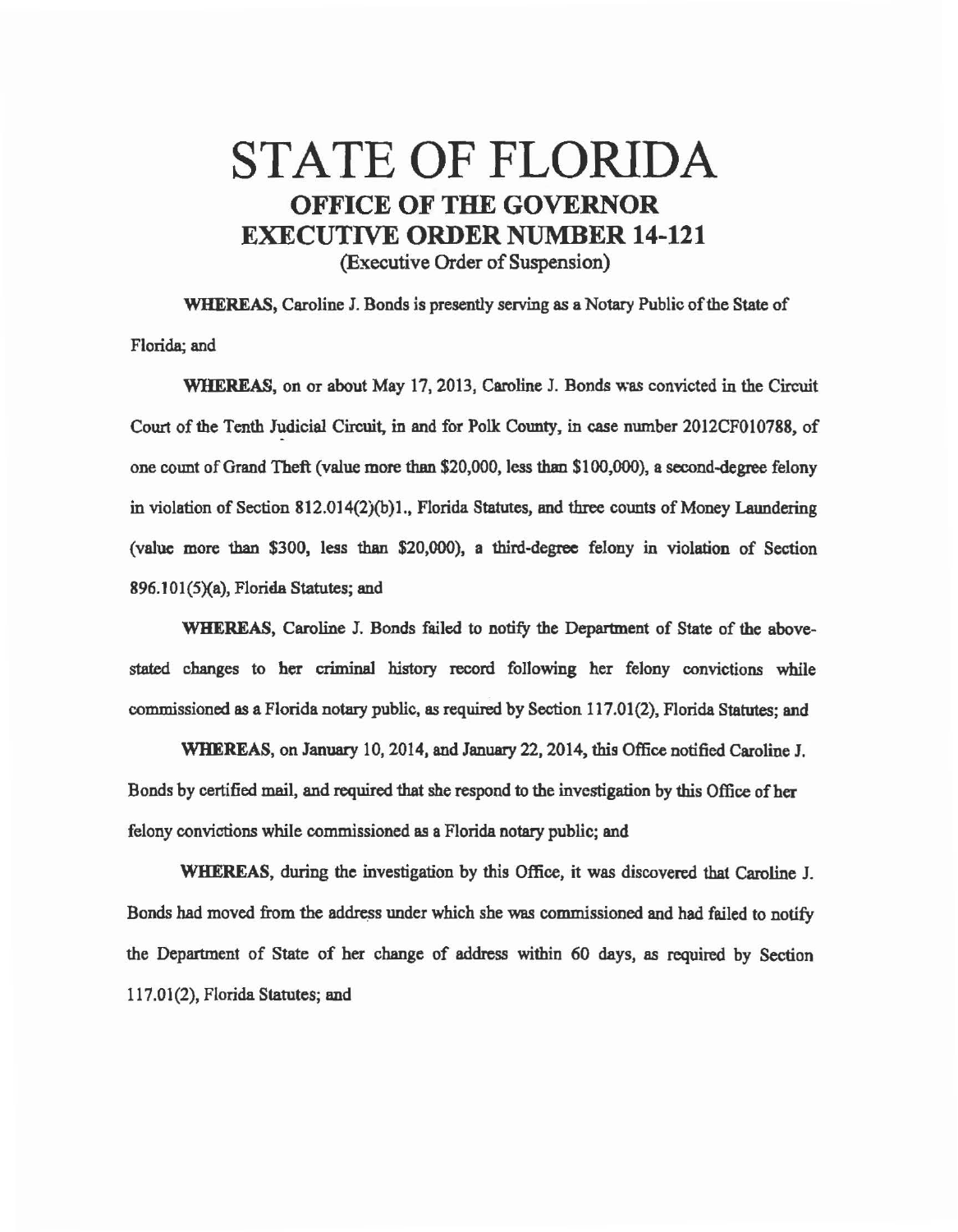WHEREAS, to date, this Office has not received the required response from Caroline J. Bonds; and

WHEREAS, the Governor is authorized by Article IV, Section 7 of the Florida Constitution to suspend from office by executive order an appointed public official for the commission of a felony; and

WHEREAS, it is in the best interests of the citizens of the State of Florida that Caroline J. Bonds be immediately suspended from the public office, which she now holds, upon the grounds set forth in this Executive Order;

NOW, THEREFORE, I, RICK SCOTT, Governor of Florida, pursuant to Article IV, Section 7 of the Florida Constitution and Section 117.01(4), Florida Statutes, find and state as follows:

- A. Caroline J. Bonds is a duly appointed Notary Public of the State of Florida, pursuant to Section 117.01, Florida Statutes.
- B. Caroline J. Bonds is commissioned as a Florida notary public from February 7, 2011, through February 6, 2015,
- C. Caroline J. Bonds was convicted of four felonies in Polk County in 2013, while commissioned as a Florida notary public.
- D. Caroline J. Bonds failed to notify the Department of State of the changes to her criminal history record following her felony convictions in Polle County in 2013, as required by Section 117.01(2), Florida Statutes.
- E. Caroline J. Bonds failed to notify the Department of State within 60 days of her change of address, in violation of Section 117.01 (2), Florida Statutes.